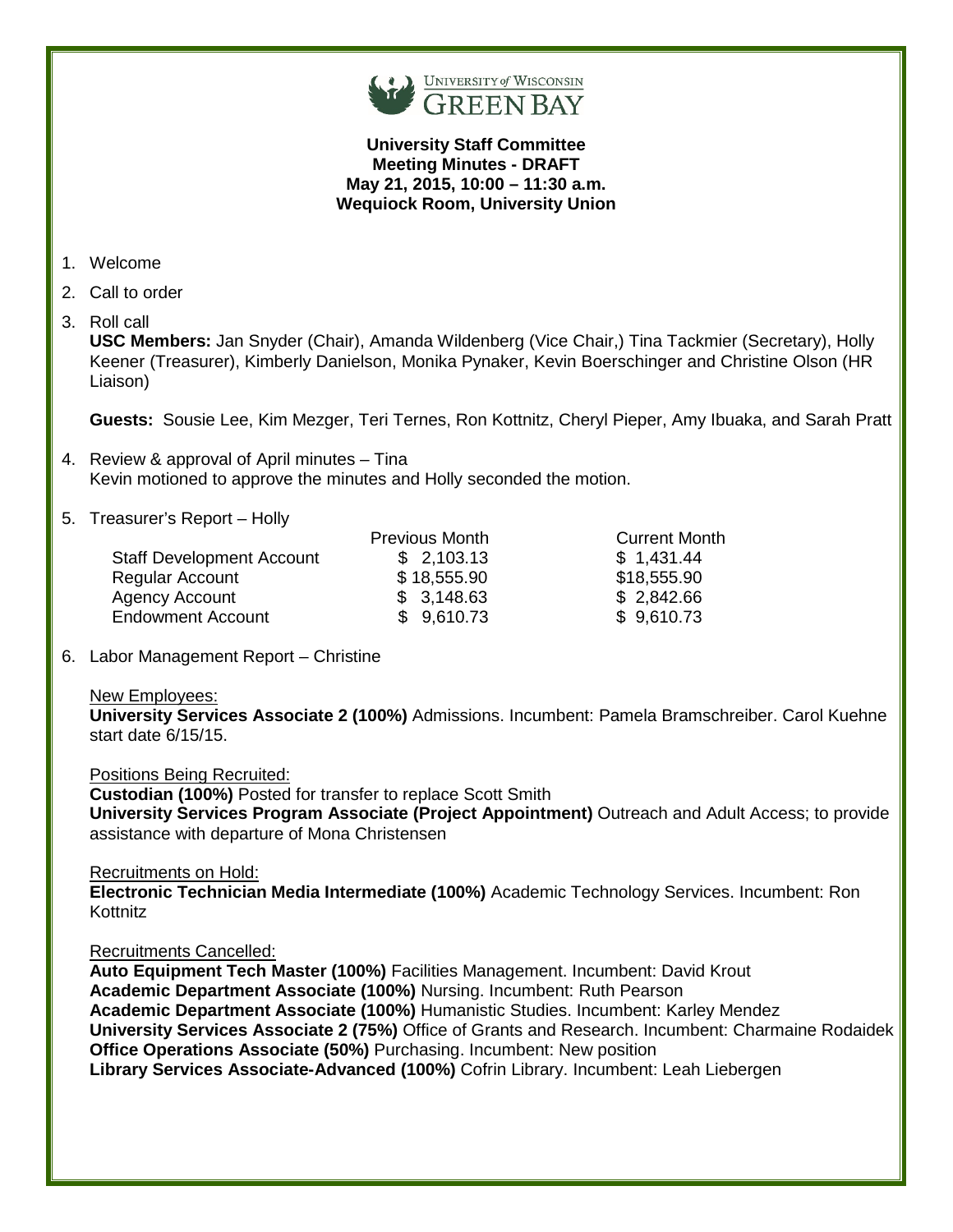## Vacant Positions:

**Program Assistant** Chancellors Office. Incumbent: Rebecca Ouradnik.

**Academic Department Associate** Human Development/ICS. Incumbent: Nicole Miller.

 **Academic Department Associate** Natural and Applied Sciences/Human Biology. Incumbent: Tammy Silha.

**UW Human Resources Manager** Human Resources. Incumbent: Dana Daggs.

 **HVAC/Refrigeration Specialist- Advanced** Facilities Management. Incumbent: Michael Van Oss. **IS Systems Development Services Senior** Web Services. Incumbent: Joseph Motacek.  **University Services Program Associate** Institute for Learning Partnership. Incumbent: Lisa Salentine.

- 7. USC governance committee reports/updates (as available)
	- A. Election Committee discussed in 12 C.
	- B. Personnel Committee

There will be meetings to talk about revising the annual performance review form. If changes are made, employees must be notified in January 2016 for evals that will be given in spring 2017, which covers the 2016 calendar year. Every campus has their own evaluation form, so if one campus makes changes, doesn't mean other campuses will.

- C. Professional Development Committee Funds for the spring social and USC assembly have been paid out. Patrick Goggins professional development funds have been paid. The fall conference committee continues to meet and new members will start July 1. The fall conference logo has been created and posted to webpage as well as with the save the dates.
- 8. Campus shared governance committee reports/updates (as available)
	- A. Awards & Recognition Committee Recipients have been chosen and will be revealed at convocation!
	- B. Committee on Legislative Affairs No update.
	- C. Committee on Workload & Compensation No update.
	- D. Library & Instructional Technology Committee No update.
- 9. Campus appointive committee reports/updates (as available) No updates. Jan will send reminder that Univ. Staff members who are on these committees are welcome to attend this meeting to give updates.
- 10. UW State Classified Staff Council reports/updates
	- A. General business
		- Updates from other campuses:

Whitewater holds a retirement dinner for their US retirees. US pay for their own meals and then they chip in for the meals of the retirees.

Elections are happening all over the state for new council members.

Stevens Point – Voluntary separations are happening. Employees were notified May 15.

Platteville – Voluntary Separations are still pending.

Superior is in bad financial shape

UW Colleges – will have major layoffs and are looking at having "regional" deans to serve their campuses.

Oshkosh – of the 99 faculty and staff eligible for voluntary separations, 55 of those are US. Anyone who wants to go can go.

Milwaukee – they have restructured their Bookstore, which affected 10 employees.

- B. Policies
- 11. Old Business:
	- A. UPS policies, forums, surveys, handbook

HR is working on revising the handbook. Compensation policy is coming up – look for June informational sessions.

HR will start meeting with Exempt employees regarding switching from US to Academic Staff. The switch may not happen until January 2016.